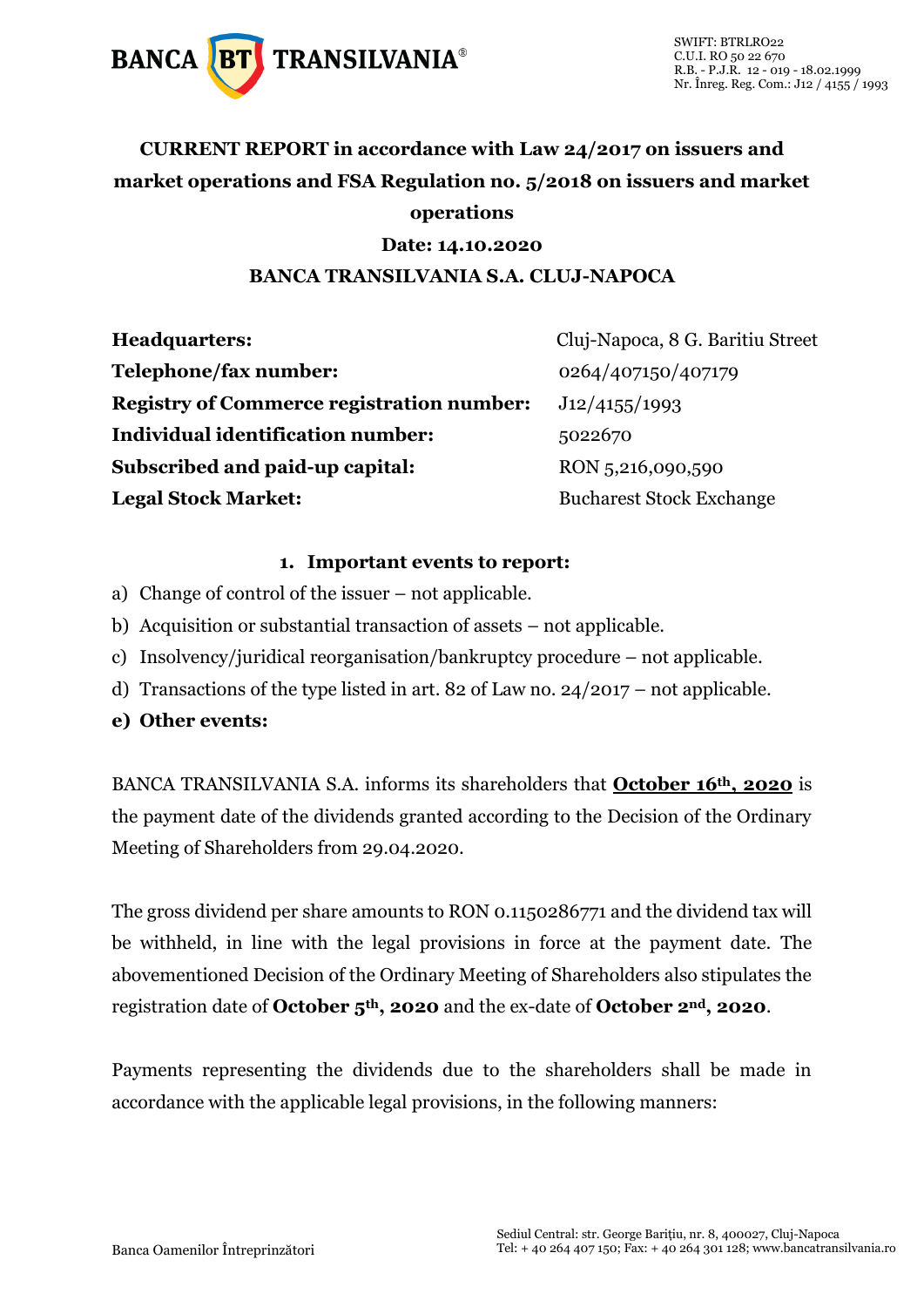

## **I. Payments to the shareholders represented by the Participants (brokers) in the Central Depository system, with shares placed in Section 2:**

The shareholders who, at the previously mentioned registration date, hold BT shares (TLV symbol) on accounts opened with one or several Participants in the Central Depository's system or have indicated an bank account to the Central Depository, shall receive the dividends for the respective stake on the Participants' account (as per the stake level managed by each Participant) or in the account mentioned above, without the submission of any other additional documents. This does not include any shareholders for which the Participant has provided the Central Depository with a contract termination notice at least 2 working days before the payment.

**II. For shareholders not represented by a participant or which have shares in Section 1, the payment of dividends will be conducted by the payment agent Banca Transilvania SA, headquartered in Cluj-Napoca, 8 G. Baritiu street, Cluj county, Trade Register no. J12/4155/1993, Tax Identification no. 5022670, through one of the following methods:** 

## 1. **For the shareholders (individuals or companies) which hold a BT account:**

The dividends shall be paid by bank transfer to the shareholders (individuals or companies) that have an account with BT or open a current account with Banca Transilvania SA by **05.10.2020.** The shareholders do not have to notify the credit institution on the existence/opening of the bank account.

## **2. In any other situation, the dividend payment will take place through cash payments at the counters of Banca Transilvania SA**

### *LEGAL ENTITIES*

For legal-entity shareholders that do not fall under pt. I (i.e. are not represented by a Participant) or pt. II (do not have an account opened with Banca Transilvania), the dividends shall be paid in cash, through Banca Transilvania's counters all over the